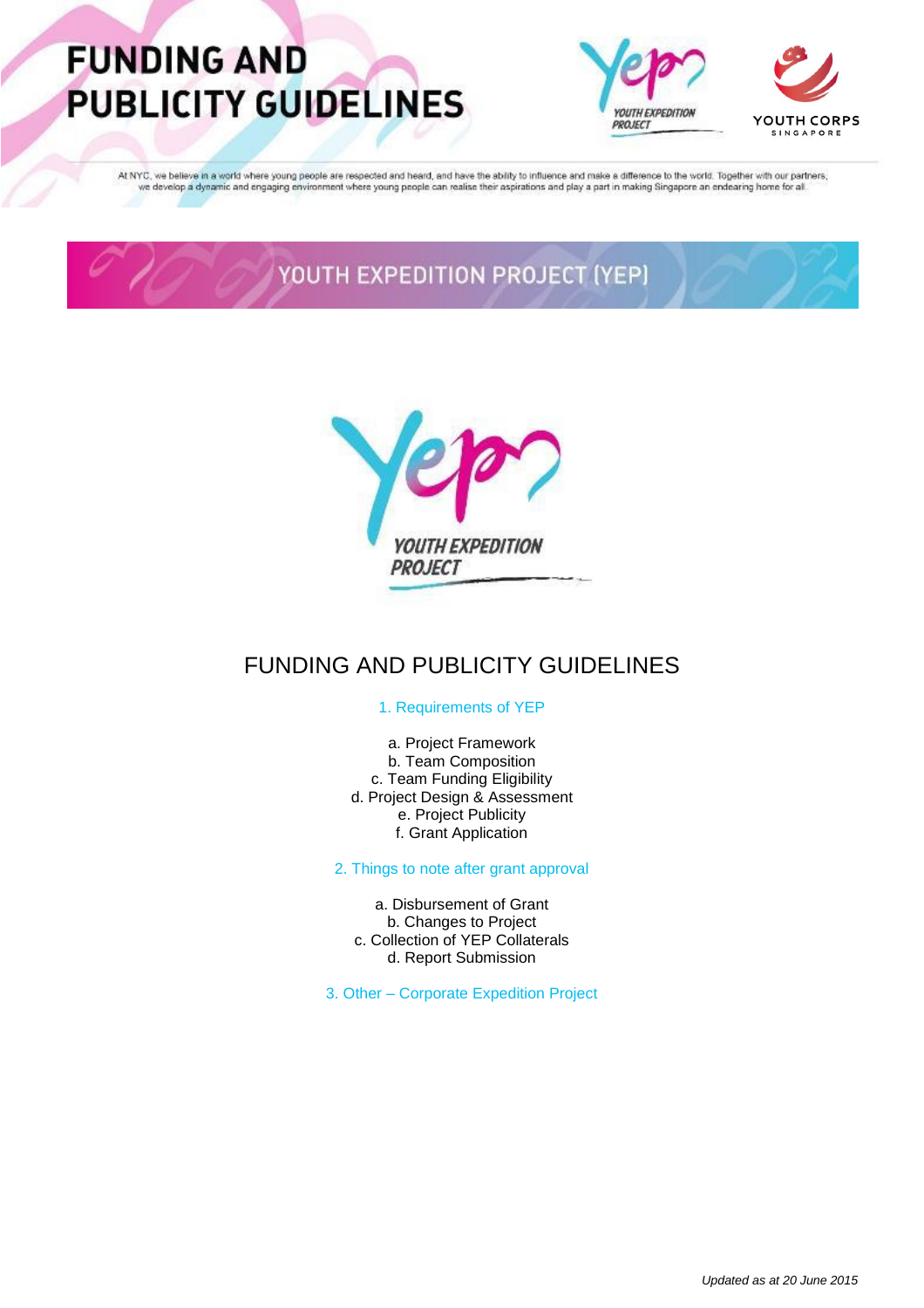

At NYC, we believe in a world where young people are respected and heard, and have the ability to influence and make a difference to the world. Together with our partners, we develop a dynamic and engaging environment where young people can realise their aspirations and play a part in making Singapore an endearing home for all

## YOUTH EXPEDITION PROJECT (YEP)

### 1. Requirements of YEP

### **Project Framework**

Youth Expedition Project (YEP) is a Service-Learning programme by the National Youth Council (NYC) for youths aged 15 to 35. A YEP project should:

- Involve communities across Asia, with a focus on the ASEAN region, India and China, subject to travel advisory issued by Ministry of Foreign Affairs.
- Be endorsed by an Endorsing Organisation (EO) which is a recognised education institution or not-forprofit organization based and registered in Singapore.
- Adopt the Service-Learning methodology, involving a service component and a facilitated process to meet learning goals. Equal emphasis is placed on service and learning as teams go through meaningful service projects and engagement with the host community to achieve community, civic and academic learning.
- Complete three key phases i.e. *Preparation, Overseas Project* and *Local Project*

| <b>Overseas Project</b> | Local Project |  |
|-------------------------|---------------|--|
| $(3-6$ months)          | (3 months)    |  |
|                         |               |  |

| Phase 1: Preparation                                                                                                                                                                                                                  | Phase 2: Overseas Project                                                                                                                                                                   | Phase 3: Local Project                                                                                                                   |
|---------------------------------------------------------------------------------------------------------------------------------------------------------------------------------------------------------------------------------------|---------------------------------------------------------------------------------------------------------------------------------------------------------------------------------------------|------------------------------------------------------------------------------------------------------------------------------------------|
| Teams complete a<br>preparation project (i.e. field<br>study/research on relevant issues or<br>service engagement with relevant local<br>community) to learn more about social<br>issues in Singapore and overseas host<br>community. | Teams plan and execute<br>a Overseas Project that<br>involves an overseas host partner<br>that is a not-for-profit organisation<br>or a representative from the<br>overseas host community. | After completing the<br>Overseas Project, teams<br>complete a community project<br>that meets a local community<br>need within 3 months. |

- Achieve a minimum of 10 full overseas service-learning days (i.e. in the community).
- A reconnaissance trip is necessary for team leaders if they have not been to the overseas community within the last 6 months, as the trip is an important part of (i) feasibility study and ground assessment to firm up operational, learning and safety matters with your overseas host partner and community; and (ii) stakeholder management and relationship-building with the community. (You may find more guiding considerations for reconnaissance trip in the ['YEP Leader Handbook' Reference Material.](https://www.resourceportal.nyc.sg/nycp/ShowDoc/WLP+Repository/nyc/grants_fs/YEP/LeaderHB))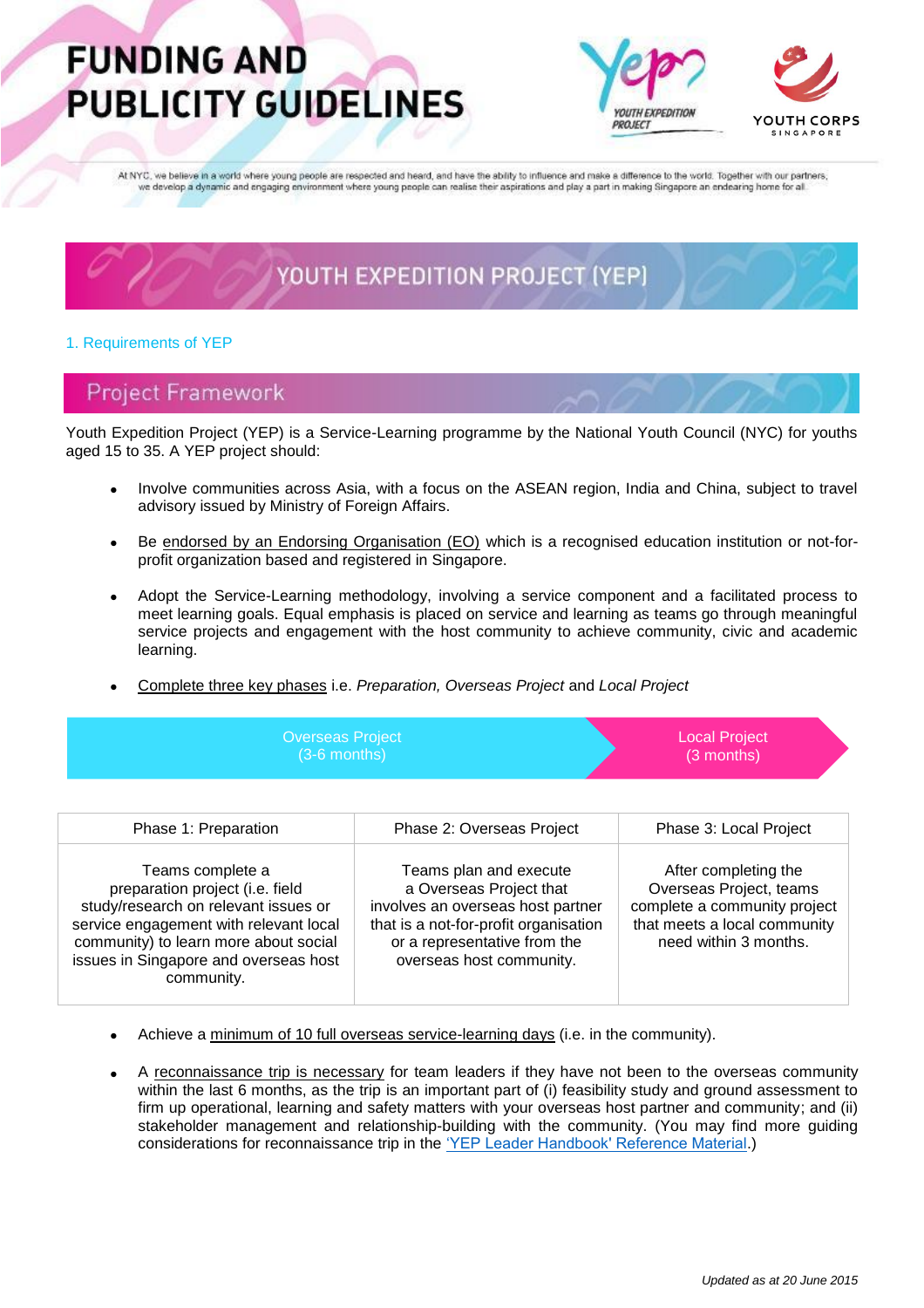

At NYC, we believe in a world where young people are respected and heard, and have the ability to influence and make a difference to the world. Together with our partners, we develop a dynamic and engaging environment where young people can realise their aspirations and play a part in making Singapore an endearing home for all

### **Team Composition**

#### Team Leaders and members

- Team leaders are required to have attended the YEP Leaders Training Course or have a valid YEP Leaders Training Course Certificate, and endorsed by the EO via the Endorsement Letter.
- Teams must meet the following team composition ratio.

| 1 Team Leader | 10 - 13 Team Members [Excluding Team Leader including Resource Person(s)]     |
|---------------|-------------------------------------------------------------------------------|
| 2 Team Leader | 14 - 25 Team Members [Excluding Team Leaders including Resource<br>Person(s)] |

- Teams which wish to accommodate a bigger team size and/or deviate from the stipulated Team Leader to Team Member ratio are required to indicate in the Appeal section under the YEP Proposal Template.
- Teams must have a good ethnic mix where at least 20% of the team should be from other ethnic groups, e.g. of a different race or nationality. Singaporean PRs and foreigners are considered as part of the non-Singaporean ethnicity composition.
- Teams must have a minimum of 2 certified First Aiders.

#### Resource Person

- Resource Person is optional. The total number of Resource Persons should not exceed 10% of the total number of Team Leaders and Team Members eligible for funding and is subjected to NYC approval.
- Resource Person must perform a vital role in the team including but not limited to translating, and/or liaising with the overseas partner.
- Resource Person who is a native of the overseas host country must possess the relevant experience/specific skills relating to the expedition or has close working relationship with the overseas host partner or community.
- Responsibilities of a Resource Person should be unique and clearly different from of the Team Leader. Duties that are typically performed by the Team Leaders e.g. coordination of team's logistic/finance/programme design/facilitation matters will not be considered.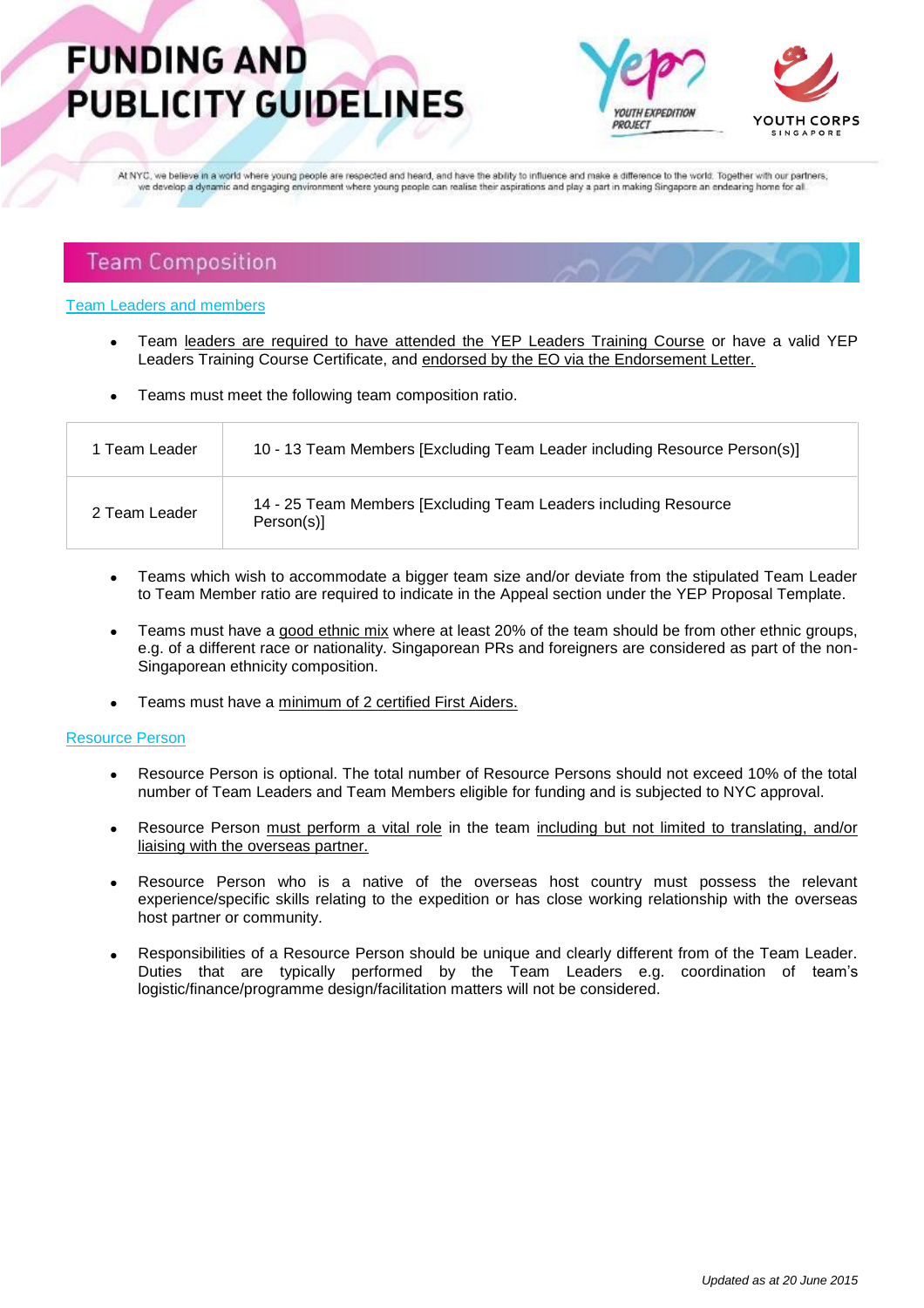

At NYC, we believe in a world where young people are respected and heard, and have the ability to influence and make a difference to the world. Together with our partners, we develop a dynamic and engaging environment where young people can realise their aspirations and play a part in making Singapore an endearing home for all

## **Team Funding Eligibility**

Funding is capped at a total of \$20,000 per team (including funding for YEP Leaders Training Course, Basic First Aid Course, Recce Trip Cost and Resource Persons).

| Funding                      | Team Leader                                                                                                                                                                                                                                                                                                                                                                                                                                                                                          | <b>Team Member</b>                                                                                                                                                                                  | <b>Resource Person</b>                                                                                                                                                                                                 |
|------------------------------|------------------------------------------------------------------------------------------------------------------------------------------------------------------------------------------------------------------------------------------------------------------------------------------------------------------------------------------------------------------------------------------------------------------------------------------------------------------------------------------------------|-----------------------------------------------------------------------------------------------------------------------------------------------------------------------------------------------------|------------------------------------------------------------------------------------------------------------------------------------------------------------------------------------------------------------------------|
| Eligibility                  | Must be Singaporean or Singapore<br><b>PR</b><br>> At least 21 years old before/on the<br>departure date of the expedition<br>Have attended the YEP Leaders<br>Training Course or have a valid<br><b>YEP Leaders Training Course</b><br>Certificate<br><b>Endorsed by the EO</b> via the<br><b>Endorsement Letter</b><br>(For teams with 2 Team Leaders,<br>the second Team Leader i.e. co-<br>leader must be at least 18 years<br>old and above, before/on the<br>departure date of the expedition) | Must be Singaporean<br>or Singapore PR<br>Between $15 - 35$<br>years old<br>Must not have been<br>funded under the YEP<br>before                                                                    | Must be a foreigner<br>Between $15 - 35$<br>years old<br>Responsibilities of a<br><b>Resource Person</b><br>should be vital and<br>clearly different from the<br>Team Leader<br>(Read Section 1b:<br>Team Composition) |
| <b>Project Cost</b>          | <b>Overall Project Cost</b><br>100% of total allowable project cost<br>per pax, capped at \$1,000<br>Recce Trip Cost<br>> 50% of total allowable cost<br>for one Recce Trip<br>> Additional 10% funding for<br>Overseas Project with Sustainable<br>Partnership                                                                                                                                                                                                                                      | <b>Overall Project Cost</b><br>Up to 50% of total<br>allowable project cost<br>per pax, capped at<br>\$1,000<br>> Additional 10% funding<br>for Overseas Project<br>with Sustainable<br>Partnership | <b>Overall Project Cost</b><br>20% of total allowable<br>project cost per pax,<br>capped at \$200                                                                                                                      |
| <b>Leaders Training Cost</b> | <b>YEP Leaders Training Course</b><br>100% of training cost                                                                                                                                                                                                                                                                                                                                                                                                                                          | N.A.                                                                                                                                                                                                | N.A.                                                                                                                                                                                                                   |
| First Aid Training Cost      | <b>Basic First Aid Course</b><br>50% of basic first aid training cost, capped at 2 First Aiders per<br>team (Note: The 2 First Aiders must be a Singaporean or<br>Singapore PR, between 15 - 35 years old and can be a past<br>YEP-participant.)<br>Additional 10% funding for Overseas Project with Sustainable<br>Partnership                                                                                                                                                                      |                                                                                                                                                                                                     | N.A.                                                                                                                                                                                                                   |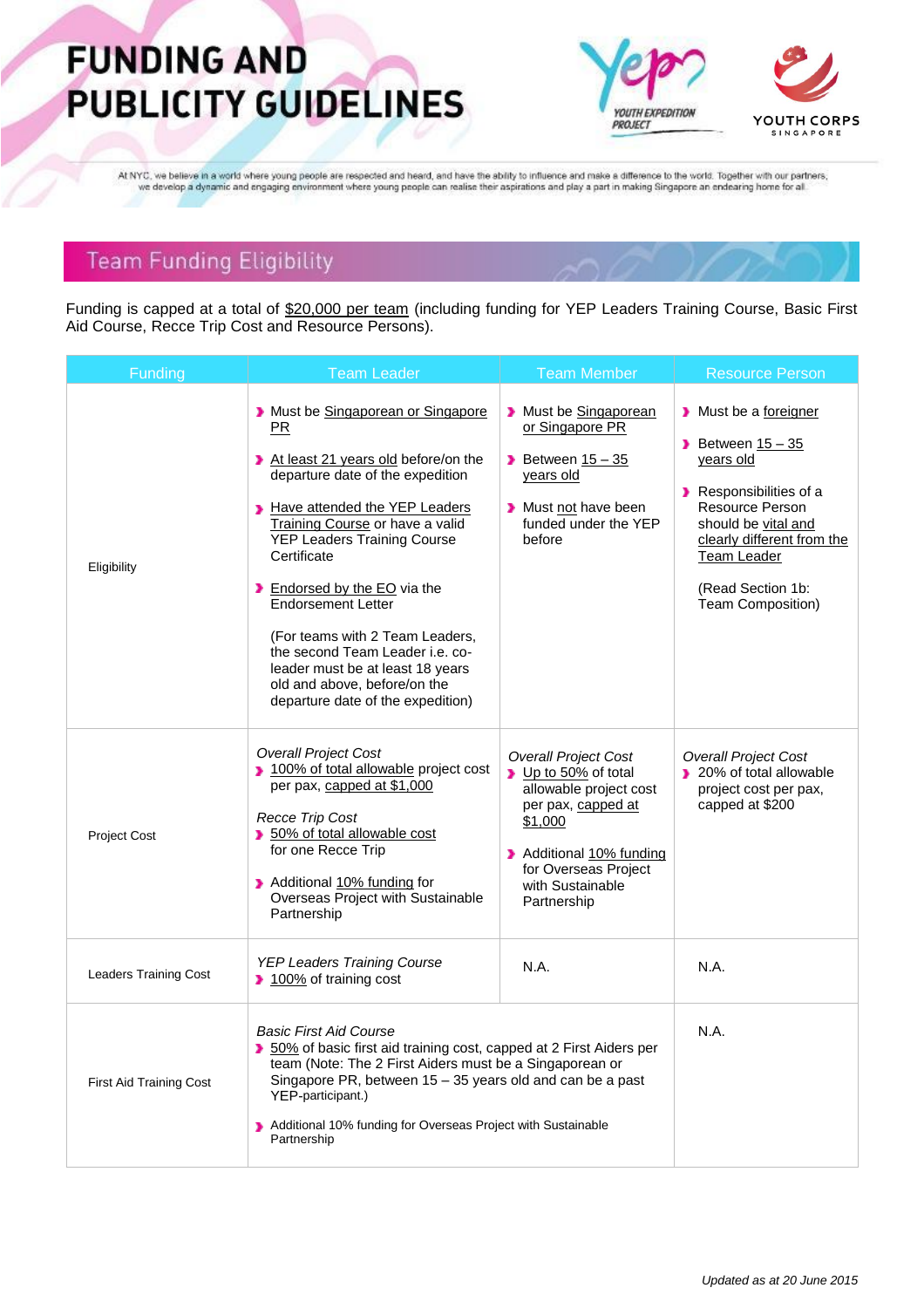

At NYC, we believe in a world where young people are respected and heard, and have the ability to influence and make a difference to the world. Together with our partners, we develop a dynamic and engaging environment where young people can realise their aspirations and play a part in making Singapore an endearing home for all

#### Non-Allowable Project

Preparation and Training Related Costs

- Fundraising cost for trip Þ
- Field study attachment and/or exchange trip with no community service and learning elements э
- Additional printing cost for YEP t-shirts and production of additional team attire э
- Training cost for automated external defibrillator (AED) э

#### Local and Overseas Project Related Costs

- Agency fees for coordination or administration fees of local/overseas partner, organisation, agency and travel agent ä
- Sight-seeing/guided tour costs; rest and relax/recreational costs; tickets/entry fees to museums; tips ъ
- Entertainment expenses (e.g. thank you, farewell dinners); gifts (e.g. welfare packs); cash or in-kind donations э
- Per diem or allowances to individuals and any other personal costs (e.g. personal international calls) э
- Fundraising cost for beneficiaries; capital for microcredit projectsэ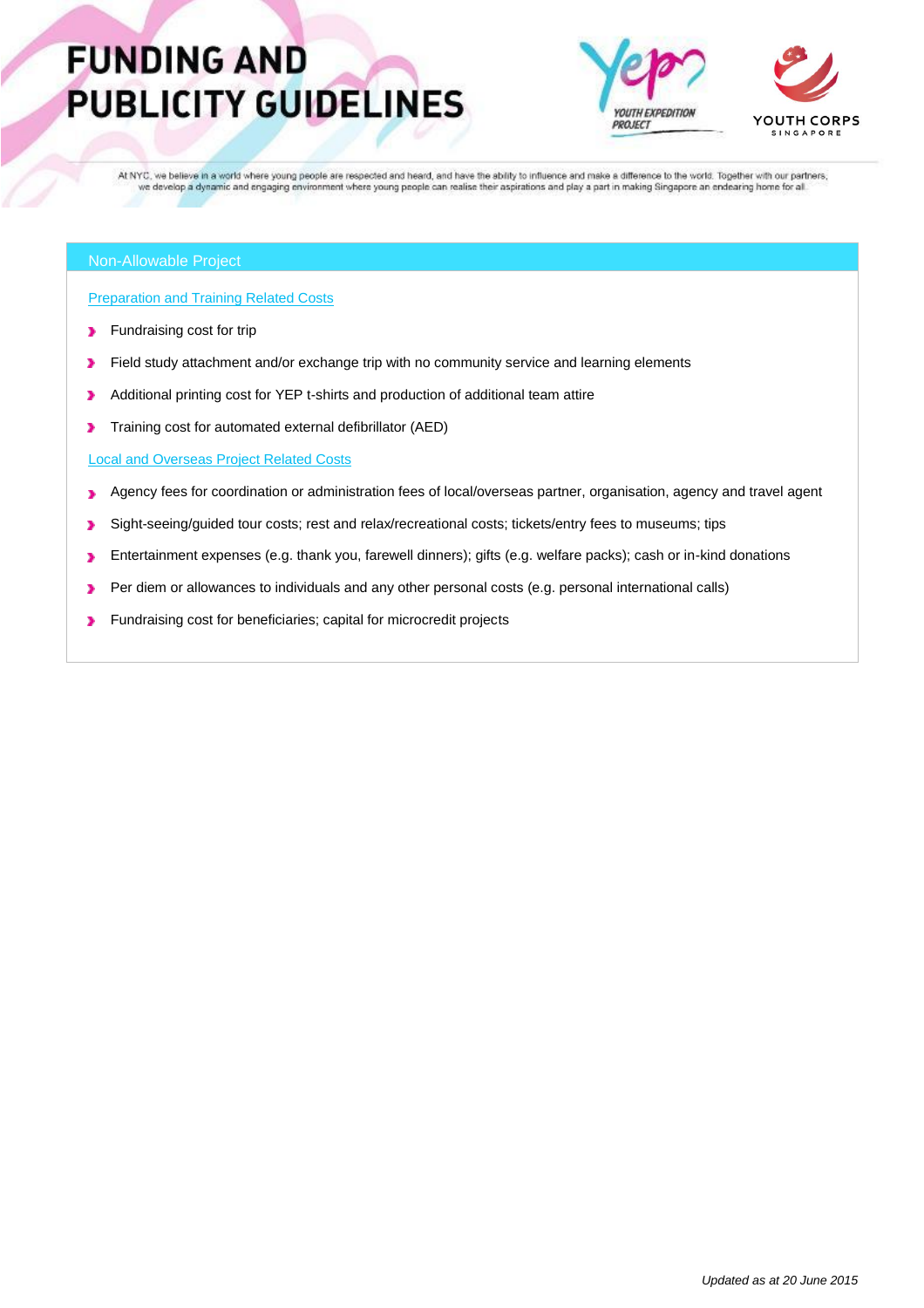

At NYC, we believe in a world where young people are respected and heard, and have the ability to influence and make a difference to the world. Together with our partners, we develop a dynamic and engaging environment where young people can realise their aspirations and play a part in making Singapore an endearing home for all

## **Project Design and Assessment**

The YEP project design should be at least satisfactory in all 4 key project assessment criteria:

| <b>Overseas Project</b>              |                                                                                                                                                                                                                                                 |                                                                                                                                                                                                                                                                                                                                                                                          |                                                                                                                                                                                                                                                                                                                                                                                                                                             |
|--------------------------------------|-------------------------------------------------------------------------------------------------------------------------------------------------------------------------------------------------------------------------------------------------|------------------------------------------------------------------------------------------------------------------------------------------------------------------------------------------------------------------------------------------------------------------------------------------------------------------------------------------------------------------------------------------|---------------------------------------------------------------------------------------------------------------------------------------------------------------------------------------------------------------------------------------------------------------------------------------------------------------------------------------------------------------------------------------------------------------------------------------------|
| <b>Criteria</b>                      | <b>Below Expectation</b>                                                                                                                                                                                                                        | <b>Satisfactory</b>                                                                                                                                                                                                                                                                                                                                                                      | <b>Exceeding Expectation (+5% per</b><br>criteria exceeded)                                                                                                                                                                                                                                                                                                                                                                                 |
| 1) Needs<br>& impact<br>assessment   | Description of need and<br>service goals is vague or<br>unconvincing and cites little or<br>no data<br>Project is low impact as<br>service tasks are routine tasks<br>that would otherwise be better<br>managed by local manpower/<br>resources | Description of need and<br>service goals are clear,<br>supported by general data<br>gathered during<br>preparation phase<br>Project is somewhat<br>impactful as team provides<br>assistance, requiring skills<br>or knowledge not easily<br>available in the local<br>community resources<br>> Evaluation plan is present<br>to gather summative<br>information at the end of<br>service | Description of need and service<br>goals are clear, compelling, and<br>supported by recent, valid, and<br>targeted data gathered during<br>preparation phase<br>Project is impactful as team<br>provides new dimensions to<br>previous efforts and assistance<br>that would not be provided<br>without help of team<br>Clear evaluation plan gathers<br>information on the service to<br>monitor project and make future<br>recommendations |
| 2) Project<br>sustainability<br>plan | > No linkage and/or<br>enhancement to previous<br>teams' efforts<br>No plan for project continuity<br>after team leaves                                                                                                                         | > Show some linkage and/or<br>enhancement to previous<br>teams' efforts; or<br>Plan for project continuity<br>after team leaves so that<br>the community can carry<br>on the team's efforts<br>independently                                                                                                                                                                             | > Show clear linkage and/or<br>enhancement to previous teams'<br>efforts; or<br>Clear and robust plan for project<br>continuity after team leaves so<br>that the community can carry on<br>the team's efforts independently<br>(eg. resources such as manuals<br>and teaching guides are<br>developed for the local host, or<br>training is provided to help the<br>local host carry on the team's<br>effort independently).                |
| 3) Facilitation<br>plan              | Description of learning goals is<br>vague; The lesson/activity plan<br>relates loosely to the learning<br>goals                                                                                                                                 | Description of learning<br>goals is clear; Include<br>some lessons/activities<br>that are designed to meet<br>the learning goals                                                                                                                                                                                                                                                         | Description of learning goals is<br>clear; Include a daily<br>lesson/activity plan that is<br>designed to meet the learning<br>goals<br>Purposeful utilization of tools,<br>games and methods to draw out<br>lessons for the team to evoke<br>active citizenry, national identity,<br>personal and community values.                                                                                                                        |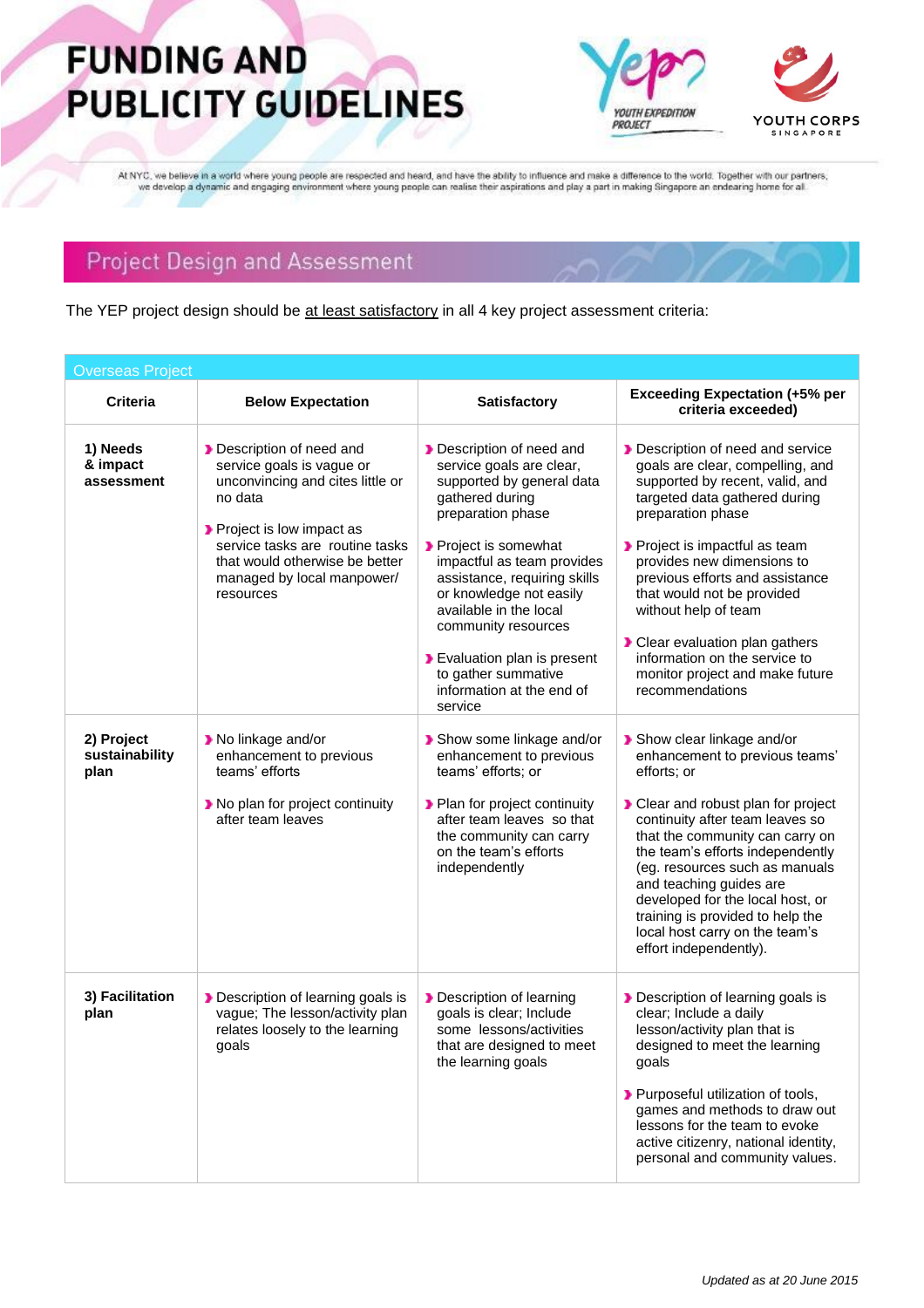

At NYC, we believe in a world where young people are respected and heard, and have the ability to influence and make a difference to the world. Together with our partners, we develop a dynamic and engaging environment wher

| <b>Local Project</b>                |                                                                                |                                                                                                                                                                                                                                                                                                                                      |                                                                                                                                                                                                                                                                                                                                                                                                                               |
|-------------------------------------|--------------------------------------------------------------------------------|--------------------------------------------------------------------------------------------------------------------------------------------------------------------------------------------------------------------------------------------------------------------------------------------------------------------------------------|-------------------------------------------------------------------------------------------------------------------------------------------------------------------------------------------------------------------------------------------------------------------------------------------------------------------------------------------------------------------------------------------------------------------------------|
| <b>Criteria</b>                     | <b>Below Expectation</b>                                                       | <b>Satisfactory</b>                                                                                                                                                                                                                                                                                                                  | <b>Exceeding Expectation</b><br>(+5% per criteria exceeded)                                                                                                                                                                                                                                                                                                                                                                   |
| 4) Local Project                    | I No linkage with Overseas<br><b>Expedition Project</b>                        | Some linkage with Overseas<br>Project                                                                                                                                                                                                                                                                                                | Clear linkage to the Overseas<br>Project                                                                                                                                                                                                                                                                                                                                                                                      |
|                                     | Description of community<br>need, service goals and<br>learning goals is vague | Description of community need<br>and service goals are clear,<br>supported by general data                                                                                                                                                                                                                                           | Description of community need<br>and service goals are clear,<br>supported by targeted data                                                                                                                                                                                                                                                                                                                                   |
|                                     |                                                                                | Description of learning goals is<br>clear; Include some lessons or<br>activities that are designed to<br>meet the learning goals                                                                                                                                                                                                     | Description of learning goals in<br>clear; Include some lessons or<br>activities that are designed to<br>meet the learning goals                                                                                                                                                                                                                                                                                              |
|                                     |                                                                                |                                                                                                                                                                                                                                                                                                                                      | > Clear continuity plan for the<br>Local Project. For example,<br>team engages the local host<br>on a regular basis (i.e. $30 - 40$<br>hours for 3 months) or develop<br>resources (e.g. manuals,<br>teaching guide) that could be<br>retained with the local host<br>after team completes project,<br>with training and development<br>materials for staff or volunteers<br>to carry on the team's efforts<br>independently. |
| <b>Funding</b>                      | Teams to fine-tune<br>the proposal                                             | Up to 30% of total allowable<br>project cost [With all other<br>YEP requirements met]                                                                                                                                                                                                                                                | Up to 50% of total allowable<br>project cost [With all other YEP<br>requirements met]                                                                                                                                                                                                                                                                                                                                         |
| <b>Additional</b><br><b>Funding</b> | N.A.                                                                           | Sustainable Partnership for Overseas Project (+10% funding)<br>The EO is encouraged to serve the same overseas host<br>organisation/community over a period of at least 2 years and<br>continue to serve them for a third year, with a clear plan for<br>continual need assessment, monitoring, evaluation and impact<br>assessment. |                                                                                                                                                                                                                                                                                                                                                                                                                               |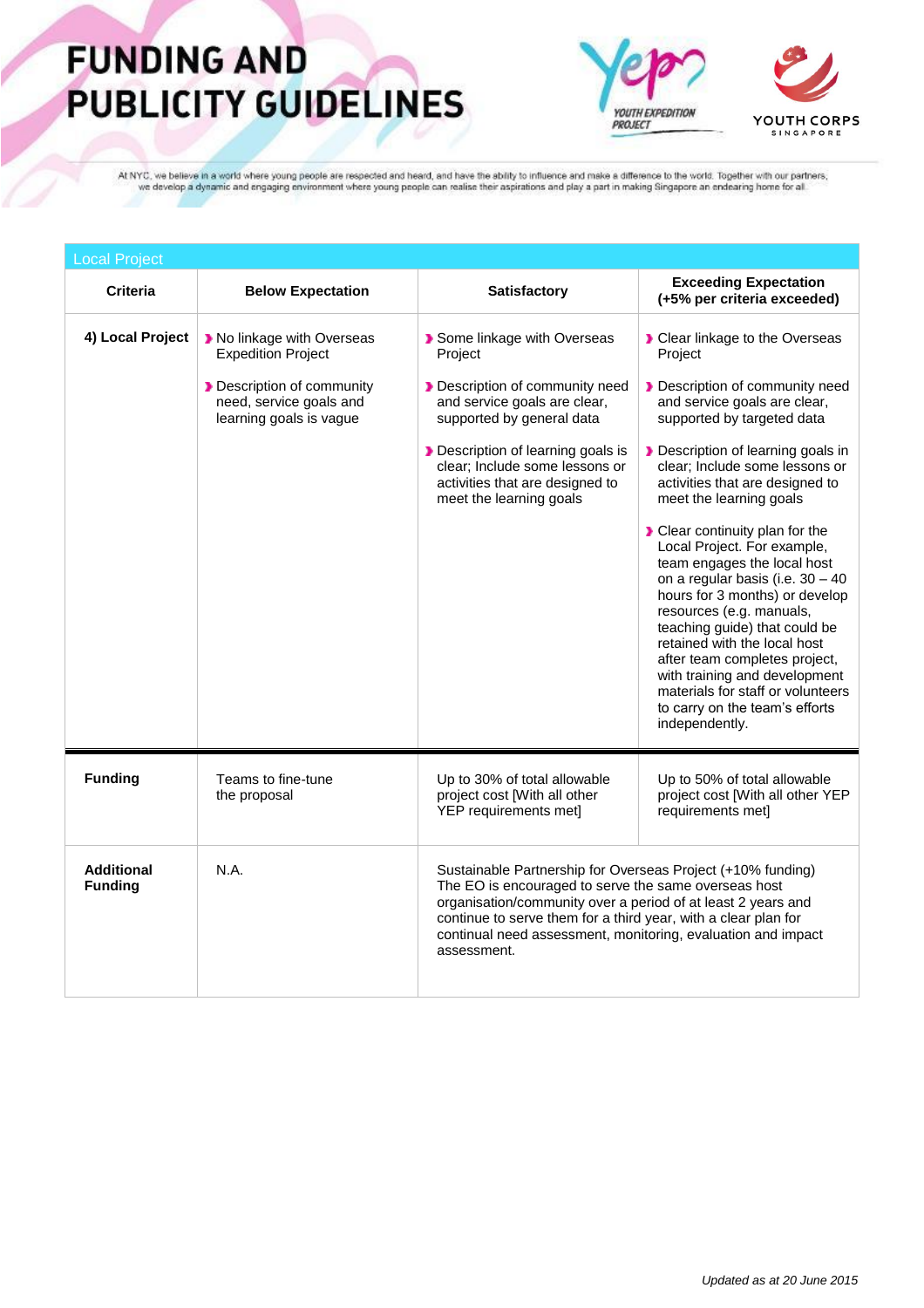

At NYC, we believe in a world where young people are respected and heard, and have the ability to influence and make a difference to the world. Together with our partners, we develop a dynamic and engaging environment where young people can realise their aspirations and play a part in making Singapore an endearing home for all

### **Project Publicity**

- Teams should put "YEP" in front of their project title. E.g. "YEP Project Chang".
- The YEP t-shirt provided by NYC to all YEP participants should be worn during YEP and participants are encouraged wear it during all three phases (i.e. Preparation, Overseas Project and Local Project).
- NYC's support should be acknowledged on all publicity materials from date of award of the grant. Teams are required to credit the National Youth Council (NYC) and Youth Expedition Project (YEP) in all media and publicity related materials released in conjunction with the project. These include, but are not limited to online publicity, such as electronic direct mailers, Facebook and website publicity, traditional publicity platforms, such as banners, posters, brochures and direct mailers, as well as media-profiling opportunities such as media features and interviews.

Note: High-resolution NYC and YEP logo in various digital formats can be downloaded from the NYC Resource Portal [\(www.resourceportal.nyc.sg\)](https://www.resourceportal.nyc.sg/nycp/nycp.portal). Please include 'Powered by' beside or above the NYC logo where possible. The use of logos is to be as follows:



 All artwork, as well as media and publicity related materials, must be sent to NYC for approval before production or release. NYC reserves the right to use the approved materials for publicity purposes.

### **Grant Application**

- YEP grant application should be submitted online at least 2 months before the start of the Overseas Expedition Project via the NYC Resource Portal [\(www.resourceportal.nyc.sg\)](https://www.resourceportal.nyc.sg/nycp/nycp.portal). The 2-month processing timeframe will include the disbursement of grant for complete and satisfactory grant application submission.
- Teams that require assistance from NYC to fine-tune their proposals are encouraged to send the YEP Proposal to NYC at [YEP\\_Enquiries@nyc.gov.sg](mailto:YEP_Enquiries%40nyc.gov.sg?subject=) before the 2-month submission timeline and factor in adequate time to amend the proposal.
- The following documents must be duly completed and submitted for the grant application:
	- YEP Proposal
	- YEP Budget
	- YEP Participant List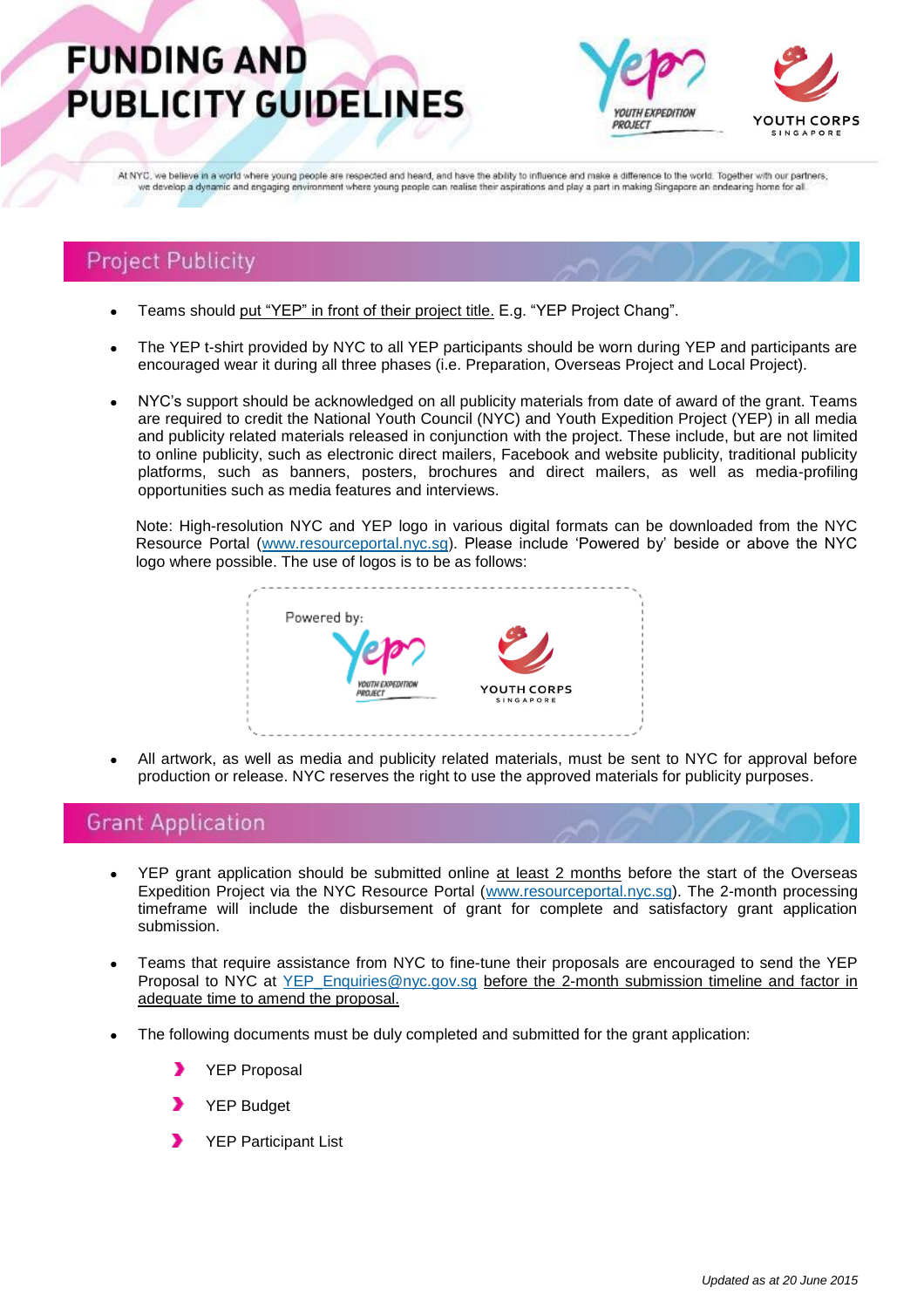

At NYC, we believe in a world where young people are respected and heard, and have the ability to influence and make a difference to the world. Together with our partners, we develop a dynamic and engaging environment where young people can realise their aspirations and play a part in making Singapore an endearing home for all

э Endorsement Letter by Endorsing Organisation and Emergency Management Plan

э First Aid Training Certificates for 2 First Aiders

### 2. Things to note after grant approval

An approval email will be sent to the Team Leaders, with the EO kept in the loop.

Note: Teams can visit NYC Resource Portal (www.resourceportal.nyc.sg) for the most updated details on the YEP programme or on any changes to the YEP application policies and requirements.

### Disbursement of Grant

- Team Leaders are to acknowledge the approved grant amount and the grant conditions.
- The first disbursement amount of the approved grant amount will be credited into the designated bank account approximately within 4 weeks from acknowledgement of the approval email and the grant conditions.
- The final grant amount will be based on the Statement of Accounts (SOA), receipts for allowable project cost and the number of Team Leaders, Team Members and Resource Persons who are eligible for funding. The remaining disbursement amount will be released upon verification that the project was implemented in accordance with the original proposal and of the project expenses incurred, and that the remainder of the approved grant amount is required.
- In the event of funding surplus or any failure to achieve the project deliverables or fulfil the grant conditions, NYC reserves the right to seek refund of the grant amount disbursed, or withhold or adjust the remaining grant amount at its sole discretion.

## **Changes to Project**

- NYC must be informed in writing of any changes to the proposed project at least 2 weeks before the project execution date (e.g. objectives, beneficiaries, scale, budget, etc).
- NYC reserves the right to withdraw or reduce funding if the project deviates significantly from the original proposal.

### **Collection of YEP Collaterals**

 All YEP participants are provided a YEP t-shirt and a journal to chronicle the YEP journey and facilitate learning. Do share with us any interesting stories or thoughts using the platforms listed in the YEP journal, where others can see and learn from your experience.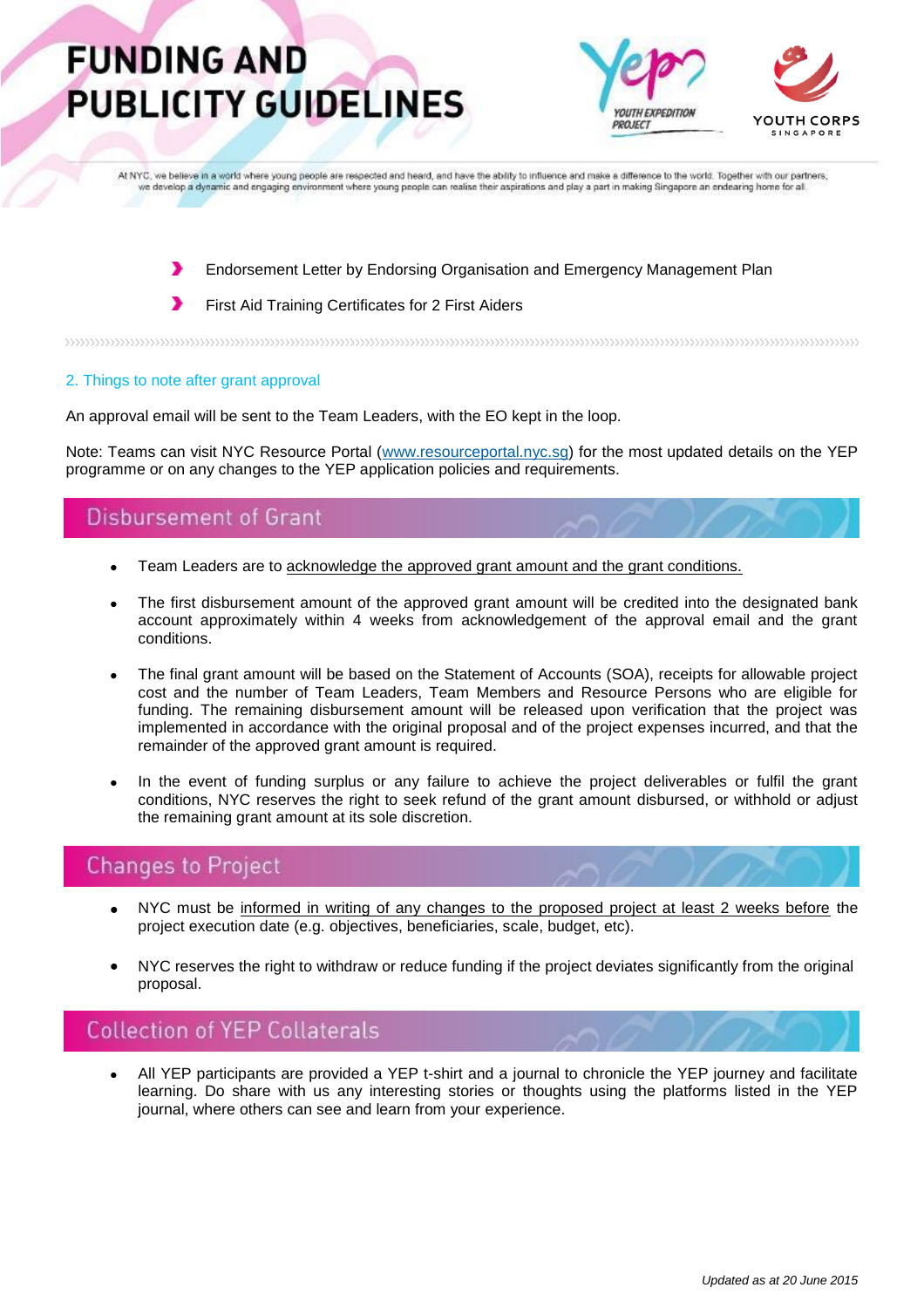

At NYC, we believe in a world where young people are respected and heard, and have the ability to influence and make a difference to the world. Together with our partners, we develop a dynamic and engaging environment where young people can realise their aspirations and play a part in making Singapore an endearing home for all

 The t-shirts and journals are to be collected at the reception desk of NYC (Blk 490 Lorong 6 Toa Payoh HDB Hub Biz Three #04-10 Singapore 310490, Telephone: 6734 4233) on Mondays to Fridays, 9am to 5.30pm, excluding lunchtime 12pm to 2pm).

### **Report Submission**

- Teams must submit the following within 1 month from the end of the Local Project:
	- ⋗ YEP Team Report
	- , YEP Host Feedback Form (for all host communities of all phases)
	- y YEP Feedback Form (to be completed by all YEP leaders and participants)
	- A detailed actual Itinerary of the Overseas Expedition Project (if there are changes to the Itinerary submitted at application)
	- э A revised list of participants to be uploaded online at NYC Resource Portal after the team completes the expedition (if there are changes to the list submitted at application)
	- An endorsed Statement of Accounts (SOA) and an endorsed Calculation Sheet
	- ъ All original receipts of the project expenses including first aid course fee receipts
		- For thermal receipts, please provide the original and a photocopy.
		- For invoices, please also attach the original payment receipt, or make sure the invoice is signed paid and/or signed and stamped by the Vendor.
		- If receipts are photocopies or computer print-outs, they must be Certified True Copy by the EO with signature, name, designation and Organisation stamp.
		- For Vendors who are unable to issue receipts, please get a written receipt signed off by the Vendor and the EO.

У. A CD-R or an online link for download of 20 photographs with caption (10 for Local Project, as well as 10 for Overseas Project; and in JPEG format)

- Photos should be of high resolution and reasonable quality (at least 1 MB each).
- Photos should be of participants in action, interacting with others (please minimise submission of posed shots).
- Please ensure that some of the photos are of participants in the YEP t-shirts.

The documents are to be submitted via hardcopy to Youth Expedition Project (YEP), c/o NYC Grant Management, Blk 490 Lorong 6 Toa Payoh, HDB Hub Biz Three #04-10, Singapore 310490. The templates for the documents required can be downloaded from NYC Resource Portal [\(www.resourceportal.nyc.sg\).](http://www.resourceportal.nyc.sg)/)